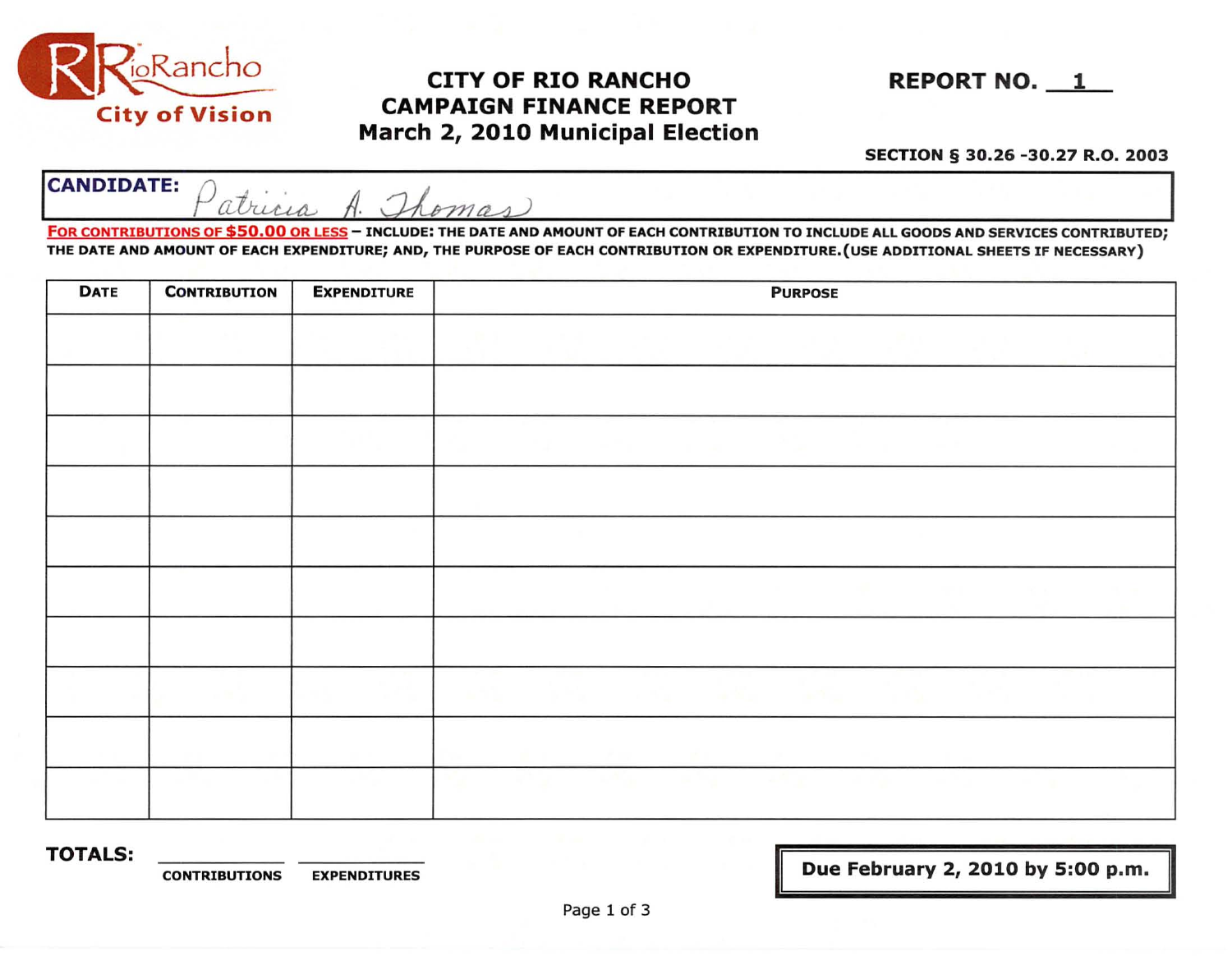

## **CITY OF RIO RANCHO REPORT NO. 1 CAMPAIGN REPORT March 2, 2010 Municipal Election**

FOR CONTRIBUTIONS OR EXPENDITURES OF MORE THAN \$50.00 (CUMULATIVE) INCLUDE: THE NAME ANO ADDRESS OF THE PERSON OR ENTITY FROM WHOM ANY CUMULATIVE CONTRIBUTION OR EXPENDITURE OF MORE THAN \$50.00 WAS RECEIVED OR MADE; THE DATE AND AMOUNT OF EACH CONTRIBUTION OR EXPENDITURE TO INCLUDE ALL GOODS AND SERVICES CONTRIBUTED; AND, THE PURPOSE OF EACH CONTRIBUTION OR EXPENDITURE.(USE ADDITIONAL SHEETS IF NECESSARY)

| <b>DATE</b> | <b>CONTRIBUTION</b> | <b>EXPENDITURE</b> | <b>NAME/ADDRESS</b>                        | <b>PURPOSE</b>                            |
|-------------|---------------------|--------------------|--------------------------------------------|-------------------------------------------|
|             | 1210974,300.00      |                    | Patricia Thomas<br>200 Lispon Que-RR       | loan to Committee to Elect Phonas compagn |
| 12/7/09     |                     | P1166.98           | Deluxe Design<br>561 Quantum - RR          | money down on campaign slans              |
| 12/10/09    |                     | 88.36              | Sandoval County Clerks Ofc<br>Bernallio NM | CD of Dist 2 voter list                   |
| 121709      |                     | 291.75             | Deluxe Design<br>561 Quartum - RR          | final pipot on campaign signs             |
| 1222/09     |                     | 334.48             | Rio Kancho Printina<br>408 Frontage Rd     | compaign flyer                            |
| 1510        |                     | 55.00              | City of Rio Rancho<br>main St.             | stickers for compaign signs               |
| 1/21/10     |                     | 270.45             | Rio Rancho Printina<br>561 Frontage Rd     | compaign flyer                            |
| 1/31/10     |                     | 1465.45            | minuteman Press<br>5602 Mencul-alleg.      | compaign mailer                           |
|             |                     |                    |                                            |                                           |
|             |                     |                    |                                            |                                           |

**TOTAL**  $\frac{4430000}{\frac{1}{2000}} \frac{1}{1000}$   $\frac{3672.47}{\frac{1}{2000}}$   $\frac{1}{200}$   $\frac{1}{200}$   $\frac{1}{200}$   $\frac{1}{200}$   $\frac{1}{200}$   $\frac{1}{200}$   $\frac{1}{200}$   $\frac{1}{200}$   $\frac{1}{200}$   $\frac{1}{200}$   $\frac{1}{200}$   $\frac{1}{200}$   $\frac{1}{200}$ 

II